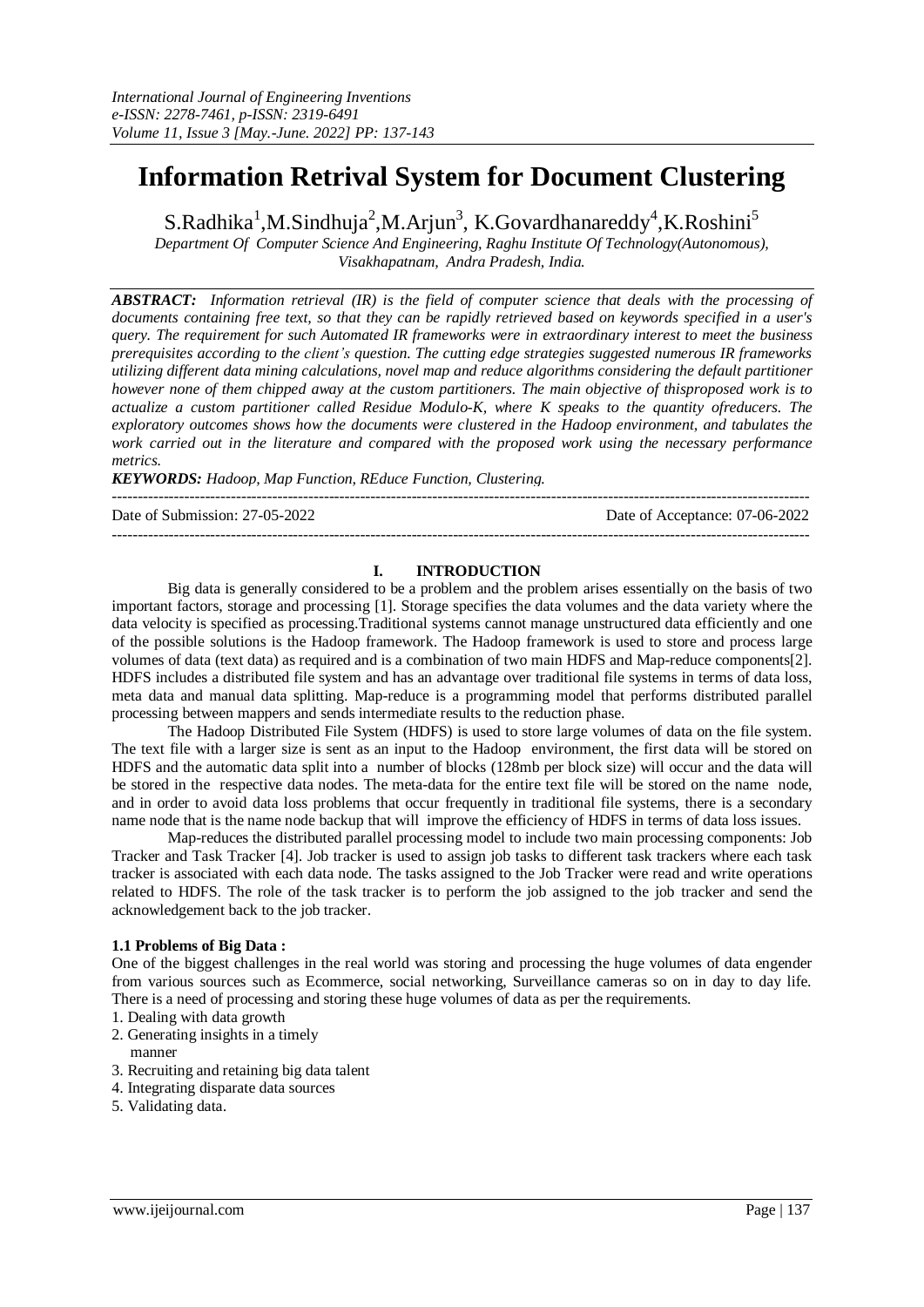## **1.2 Solutions to Big Data:**

## **1.2.1 Traditional Approach:**

RDBMS was one of the approaches for storing and processing big data using Oracle, MS SQL server, DB2 and many more. But the problem is that only structured data is processed and stored in this approach A relational database management system (RDBMS) is a database management system (DBMS) that is based on the model invented by Edgar F.Codd, of IBM's San 45 Jose Research Laboratory. Most databases in widespread use are based on the database model. RDBMS have been a common choice for the storage of information in new databases used for financial records, manufacturing and logistical information, personnel data, and other applications since the 1980s. Relational databases have often replaced legacy hierarchical databases and network databases because they are easier to understand and use.

## **1.2.2 Google's Solution:**

Google came up with a solution to this problem using "Map Reduce" algorithm. This algorithm divides the task into small parts and assigns it to clusters connected over the network and collects the final result. Map Reduce is a programming model and an associated implementation for processing and generating large data sets. Users specify a map function that processes a key/value pair to generate a set of intermediate key/value pairs, and a reduce function that merges all intermediate values associated with the same intermediate key. Many real world tasks are expressible in this model.

## **1.3 Document Clustering:**

DOCUMENT clustering is a special version of data clustering problem. Data clustering is defined as an organization of a set of object into disjoined subsets called clusters . The assignment should be made in such a way that objects within a cluster are similar to each other. In text clustering instead of using some general objects we use documents. Clustering algorithms are often used in web search engines automatically group web pages into categories which can be browsed easily by a user. The main purpose of using document clustering is to find documents relevant to a given query. To obtain such results a query must be formulated first.

#### **1.3.1 Introduction to Hadoop:**

Apache Hadoop is an open source software framework for storage and large scale processing of datasets on clusters of commodity hardware. Hadoop is an Apache top level project being built and used by a global community of contributors and users. It is licensed under the Apache License 2.0. Hadoop was created by Doug Cutting and Mike Cafarella in 2005. It was originally developed to support distribution for the Nutch search engine project. Doug, who was working at Yahoo! at the time and is now Chief Architect of Cloudera, named the project after his son's toy elephant. Cutting's son was 2 years old at the time and just beginning to talk. He called his beloved stuffed yellow elephant "Hadoop" (with the stress on the first syllable Hadoop is an Apache open source framework written in java that allows distributed processing of large datasets across clusters of computers using simple programming models. A Hadoop frame-worked application works in an environment that provides distributed storage and computation across clusters of computers. Hadoop is designed to scale up from single server to thousands of machines, each offering local computation and storage. The Apache Hadoop framework is composed of the following modules:

**i. Hadoop Common**: contains libraries and utilities needed by other Hadoop modules.

**ii. Hadoop Distributed File System (HDFS):** a distributed file-system that stores data on the commodity machines, providing very high aggregate bandwidth across the cluster.

iii. Hadoop YARN: A resource-management platform responsible for managing compute resources in clusters and using them for scheduling of users' applications.

**iv. Hadoop MapReduce**: A programming model for large scale data processing using three phases of mapper, reducer and shuffle phase.

## **1.3.2 Apache Hadoop Ecosystem:**

All the modules in Hadoop are designed with a fundamental assumption that hardware failures (of individual machines, or racks of machines) are common and thus should be automatically handled in software by the framework. Apache Hadoop's MapReduce and HDFS components originally derived respectively from Google's MapReduce and Google File System (GFS) papers. Beyond HDFS, YARN and MapReduce, the entire Apache Hadoop "platform" is now commonly considered to 7consist of a number of related projects as well: Apache Pig, Apache Hive, Apache HBase, and others.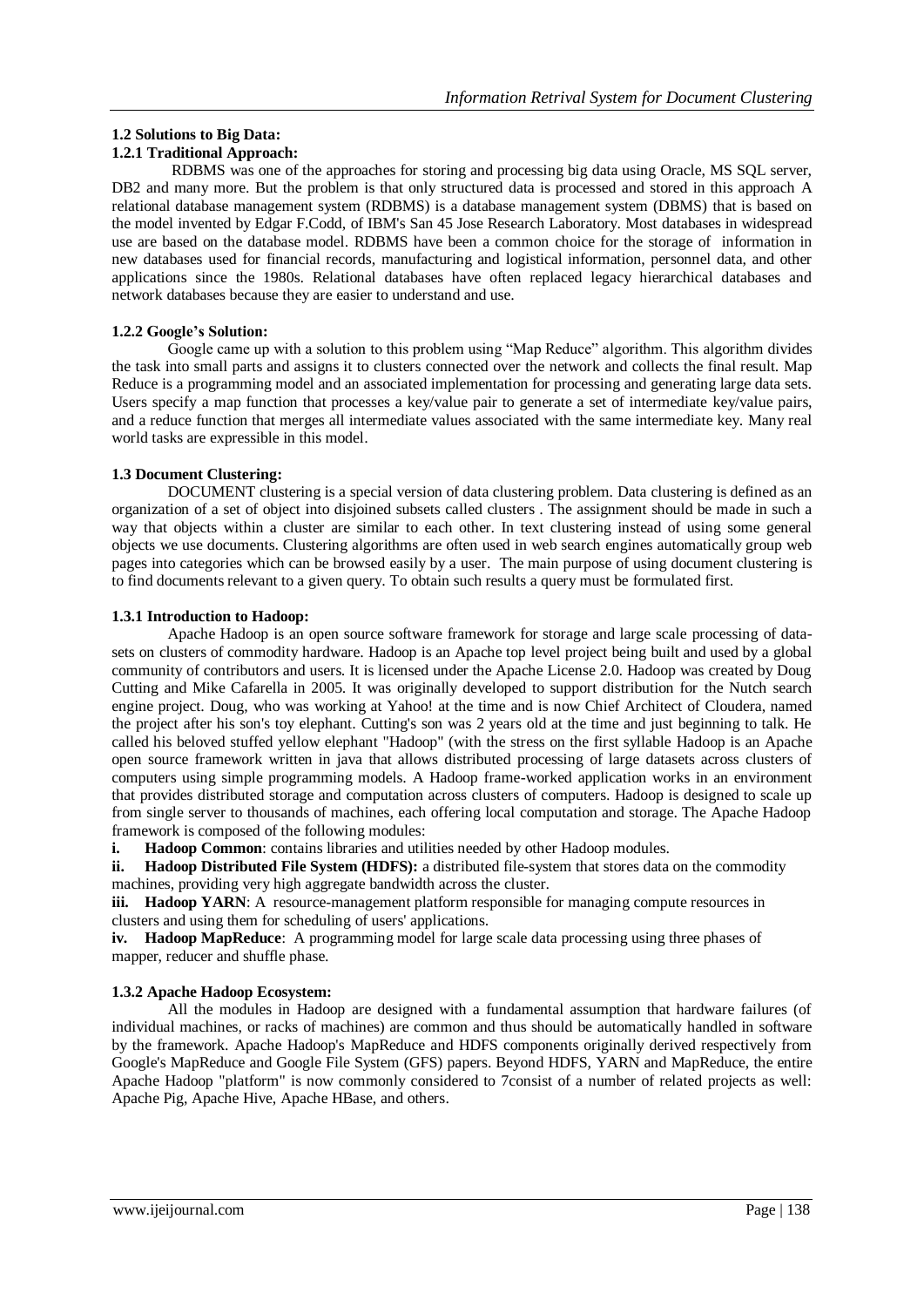## **II. LITERATURE SURVEY**

1.1 **EXISTING SYSTEM :** In Hadoop, Map Reduce is a computation that decomposes large manipulation jobs into individual tasks that can be executed in parallel cross a cluster of servers. The results of tasks can be joined together to compute final results. A word count is a numerical count of how many words a document contains. Most word processors today can count how many words are in a document for the user. The word count is the number of words in a document or passage of text. Word counting may be needed when a text is required to stay within certain numbers of words. This may particularly be the case in academia, legal proceedings, journalism and advertising. Word count is commonly used by translators to determine the price for the translation job. Word counts may also be used to calculate measures of readability and to measure typing and reading speeds (usually in words per minute). When converting character counts to words, a measure of 5 or 6 characters to a word is generally used for English. Word Count example reads text files and counts how often words occur. In computer programming there are many ways to get a word count of a variable or other text. Below is one example of how you could get a word count. The input is text files and the output is text files, each line of which contains a word and the count of how often it occured, separated by a tab.

**2.1.1 Map Function –** It takes a set of data and converts it into another set of data, where individual elements are broken down into tuples (Key-Value pair).

**2.1.2 Reduce Function –** Takes the output from Map as an input and combines those data tuples into a smaller set of tuples.Disadvantages of Word Count problem

1. Word efficiency of Bigram is greater when compared to the word efficiency of the unigram.

- 2. Word efficiency is the state or quality of being efficient, or able to accomplish the retrieving of data with the least waste of time and effort;
- 3. It competency in performance.
- 4. It can be extremely time consuming.
- 5. It is subject to increased error, particularly when relational analysis is used to attain a higher level of interpretation
- 6. It is often devoid of theoretical base, or attempts too liberally to draw meaningful inferences about the relationships and impacts implied in a study
- 7. It is inherently reductive, particularly when dealing with complex texts
- 8. It tends too often to simply consist of word counts
- 9. It often disregards the context that produced the text, as well as the state of things after the text is produced

10. It can be difficult to automate.

#### **2.2 PROPOSED SYSTEM:**

Map-reduce is a functional programming model that performs two functions, namely *map and reduce functions. The key benefit we gain when using a map-reduce* architecture is that it is capable of processing greater amounts of text data with less time of execution as the number of mappers performs distributed parallel processing [11]. The *Figure 2* below shows the map-reduce architectural workflow.Residue Modulo-KMEMORY MANAGEMENT HADOOP DISTRIBUTED FILE SYSTEM (HDFS) .

#### **3.1 Map Reduce Job Flow :**

#### **III. ANALYSIS**

This post is to describe the map reduce job flow – behind the scenes, when a job is submit to hadoop through submit() or wait For Completion() method on Job object. This Map reduce job flow is explained with the help of Word Count map reduce program described in our previous post. submit() method submits the job to the hadoop and wait For Completion() method submits the job to hadoop only when it is not already submitted and it waits for the completion of submitted job. In YARN implementation, the run mode of map reduce job, can be set through map reduce.framework.name property in yarn-site.xml. The valid values are local, classic and yarn. local mode will submit the jobs to local job runner and classic model will submit the jobs through old Map reduce framework which is usually called as Mapreduce1. YARN mode will submit the jobs through new Map reduce framework. In this post, we will cover only YARN implementation specific flow.



Figure 2 Map Reduce Job Flow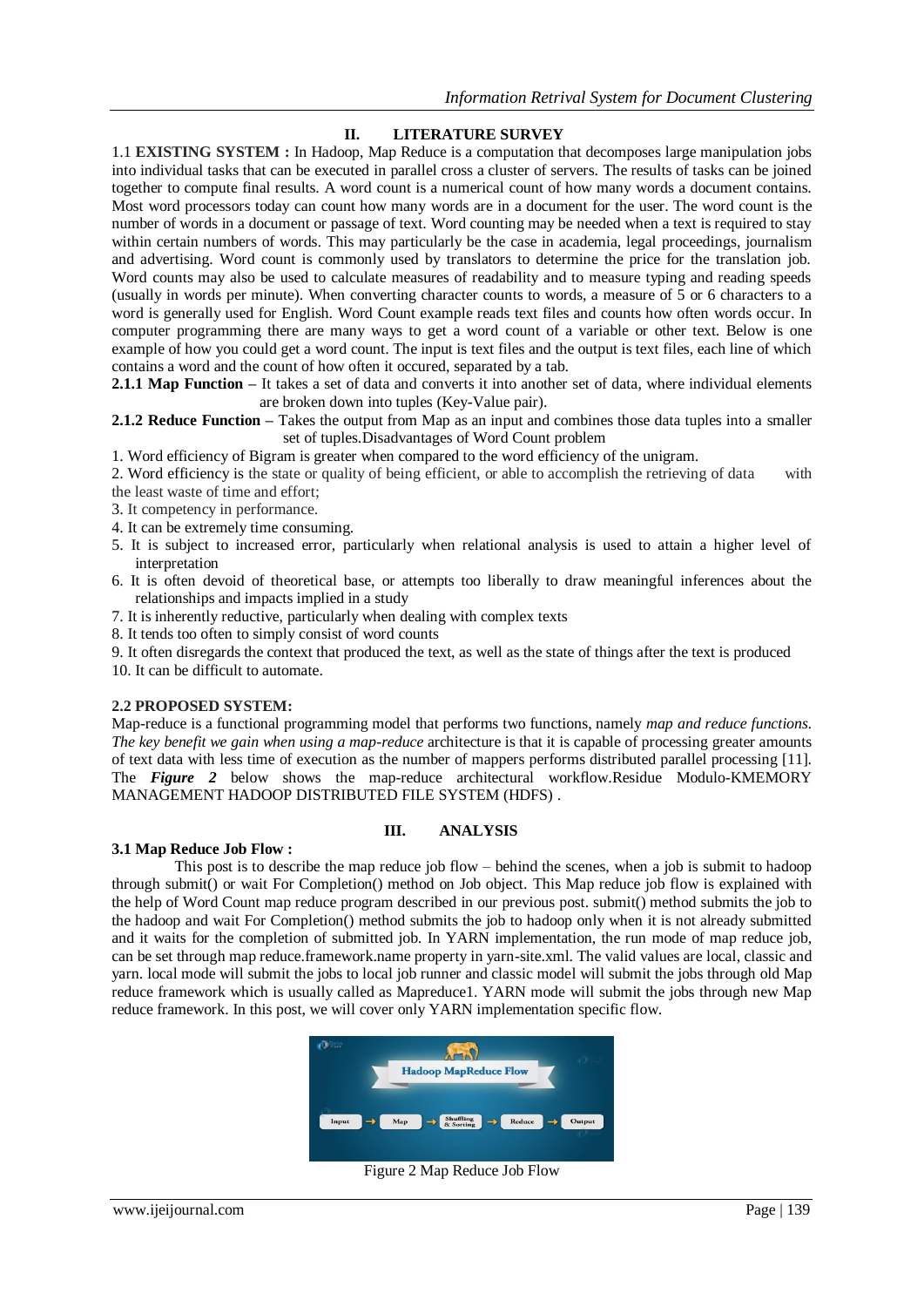## **3.2 Hadoop API:**

- Hadoop ecosystem consists of four major components. They are
- 1. Hadoop common-contains set of predefined utilities and libraries that can be used by other modules within hadoop ecosystem
- 2. Hadoop Distributed File system-stores very large files running on cluster of commodity hardware. It creates several replicas of the data block to be distributed across different clusters for reliable and quick data access.
- 3. Hadoop YARN(Yet Another Resource Negotiator)-framework responsible for providing the
- computational resources (e.g., CPUs, memory, etc.) needed for application execution.

## **3.3 Architecture of HDFS:**

It follows master-slave architecture where it consists of master node(Namenode) and multiple slave nodes(data nodes). The different components present in HDFS architecture are as follows:

- a) Blocks
- b) Namenode c) Datanode
- d) Secondary Namenode

#### **3.4 Map Algorithm:**

 $\Box$  Read the input text file  $\Box$  Read the content character by character and line by line Line  $\Box$  value.toString ()  $\Box$  Split every line into sequence of words Words[]  $\Box$  line.split ("")  $\Box$  Map  $\Box$  <key, value> <-> <line offset, line content> □ Begin loop String word□Words [] End loop  $\Box$  Assign count to every word of the line  $\Box$  Output the respective word and count the every occurrence of word  $Map \square \ll key$ , value $>> \ll ext$ , long writable $>$ 

#### **3.5 Reduce Algorithm:**

 $\Box$  Read the input from the shuffle phase in form of  $\langle$ key, list  $\langle$ values $\rangle$  $47 \square$  Sum  $\square$  0  $\Box$  Iterate over the loop Begin Long writable value: values  $Sum \Box Sum + value. get ()$ End loop

 $\Box$  Assign the value sum to every word that is obtained from the shuffle phase. Hadoop MapReduce processes a huge amount of data in parallel by dividing the job into a set of independent tasks (sub-job). In Hadoop, Map Reduce works by breaking the processing into phases: Map and Reduce Map Reduce is the data processing layer of Hadoop (other layers are HDFS – data processing layer, Yarn – resource management layer). Map Reduce is a programming paradigm designed for processing huge volumes of data in parallel by dividing the job (submitted work) into a set of independent tasks (sub-job). You just need to put the custom code (business logic) in the way map reduce works and rest things will be taken care by the engine. The data processed by Map Reduce should be stored in HDFS, which divides the data into blocks and store distributedly, for more details about HDFS follow this HDFS comprehensive tutorial.

## **IV. REQUIREMENTS**

#### **4.1 SOFTWARE REQUIREMENTS SPECIFICATION :**

#### **4.1.1 Hardware Requirements :**

- Minimum **of 2**GB RAM.
- IDE Eclipse.
- HDFS(Hadoop Distributed File System).

#### **4.1.2 Software Requirements :**

- □ Ubuntu operating system.
- $\Box$  JAVA 6.
- Map Reduce framework.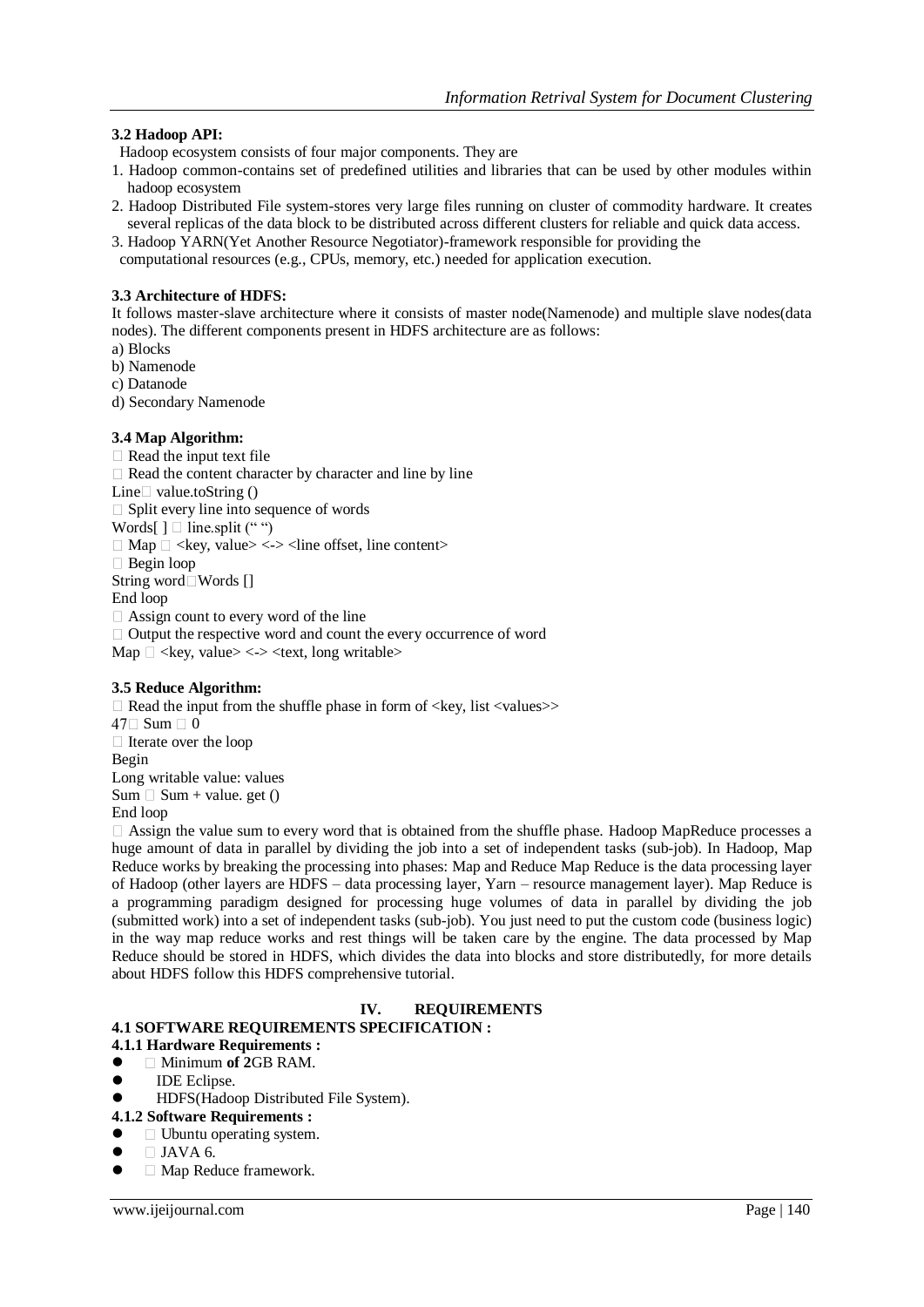$\Box$  Core java and dependency jar files.

#### **V. IMPLEMENTATION & RESULTS**

Implementation of Bigram is done on IDE Eclipse environment by downloading core and dependency JAR files from Apache Hadoop Repository on Ubuntu Operating System using JAVA6 with a minimum of 2GB RAM.. **5.1 IDE Eclipse:**

Eclipse is an integrated development environment (IDE) used in computer programming, and is the most widely used Java IDE. It contains a base workspace and an extensible plug-in system for customizing the environment. Thus, every plug-in developed integrates with Eclipse in the same way as other plug-ins; in this respect, all features are "created equal". Eclipse provides plug-ins for a wide variety of features, some of which are from third parties using both free and commercial models. one can use the New Java Class wizard to create a Java class.

#### **5.2 MapReduce programs work in two phases:**

1. Map phase

2. Reduce phase.

Input to each phase are **key-value** pairs. In addition, every programmer needs to specify two functions: **map function** and **reduce function**. The whole process goes through three phase of execution namely, Input to a MapReduce job is divided into fixed-size pieces called **input splits** Input split is a chunk of the input that is consumed by a single map .

 **Mapping**- This is very first phase in the execution of map-reduce program. In this phase data in each split is passed to a mapping function to produce output values. In our example, job of mapping phase is to count number of occurrences of each word from input splits (more details about input-split is given below) and prepare a list in the form of <word, frequency>

**Shuffling**- This phase consumes output of Mapping phase. Its task is to consolidate the relevant records from Mapping phase output. In our example, same words are clubed together along with their respective frequency.

 **Reducing**- In this phase, output values from Shuffling phase are aggregated. This phase combines values from Shuffling phase and returns a single output value. In short, this phase summarizes the complete dataset. All the logic between user's map function and user's reduce function is called shuffle. Shuffle then spans across both map and reduce. After user's map() function, the output is in-memory circular buffer. When the buffer is 80% full, the background thread starts to run. The background thread will output the buffer's content into a spill file. This spill file is partitioned by key. And within each partition, the key-value pairs are sorted by key.After sorting, if combiner function is enabled, then combiner function is called. All spill files will be merged into one MapOutputFile. And all Map tasks's MapOutputFile will be collected over network to Reduce task. Reduce task will do another sort. And then user's Reduce function will be called.



**VI. SAMPLE OUTPUT**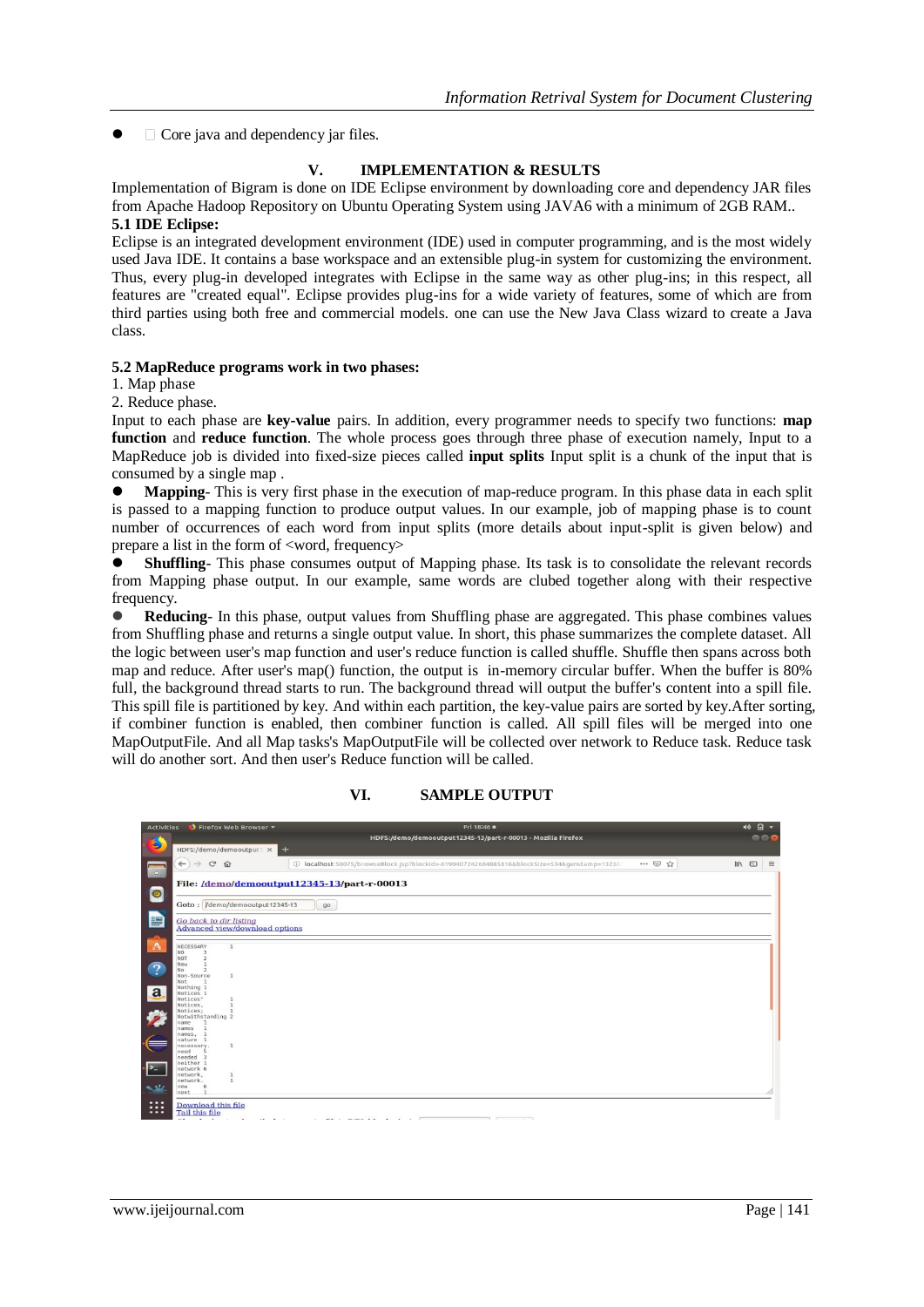| <b>Activities</b>                                                   |                                                                 | Firefox Web Browser                                      | Fri 18:55 ·                                                                              |      | $\Box$<br>40      |
|---------------------------------------------------------------------|-----------------------------------------------------------------|----------------------------------------------------------|------------------------------------------------------------------------------------------|------|-------------------|
| B                                                                   |                                                                 |                                                          | HDFS:/demo/demooutput12345-17/part-r-00017 - Mozilla Firefox                             |      | 000               |
|                                                                     |                                                                 | HDFS:/demo/demooutput1 x                                 |                                                                                          |      |                   |
| $\begin{array}{ c } \hline \hline \hline \hline \hline \end{array}$ | $_{\rm G}$<br>$\leftarrow$<br>$\rightarrow$                     | $\hat{w}$                                                | 4014320518310047717&blockSize=1002&genstamp=13638310047717&blockSize=1002&genstamp=13638 | … ⊙☆ | IN ED<br>$\equiv$ |
|                                                                     | File: /demo/demooutput12345-17/part-r-00017                     |                                                          |                                                                                          |      |                   |
| $\bullet$                                                           |                                                                 | Goto: /demo/demooutput12345-17                           | 90                                                                                       |      |                   |
| þ                                                                   |                                                                 | Go back to dir listing<br>Advanced view/download options |                                                                                          |      |                   |
| A                                                                   |                                                                 |                                                          |                                                                                          |      |                   |
|                                                                     | $\mathbf{1}$<br>6.<br>60<br>$\mathbf{1}$<br>6b.<br>$\mathbf{1}$ |                                                          |                                                                                          |      |                   |
| $\mathcal{P}$                                                       | 6d.<br>$\mathbf{1}$<br>RENDERED<br>REPAIR 1                     | 1                                                        |                                                                                          |      |                   |
|                                                                     | REQUIRED<br>$\mathop{\mathbb{1}}_1$<br>RISK                     | $\mathbf{1}$                                             |                                                                                          |      |                   |
| a                                                                   | ROM).<br>Recipients.<br>Regardless                              | 1<br>$\mathbf{1}$                                        |                                                                                          |      |                   |
|                                                                     | Required<br>Requiring                                           | $\mathbf{1}$<br>$\overline{2}$                           |                                                                                          |      |                   |
|                                                                     | Revised 1<br>Rights <sub>1</sub><br>$\overline{1}$<br>read      |                                                          |                                                                                          |      |                   |
|                                                                     | readily 1<br>reading 1                                          |                                                          |                                                                                          |      |                   |
|                                                                     | ready 1<br>reason 1                                             |                                                          |                                                                                          |      |                   |
| $\sum$                                                              | reasonable<br>receipt 1<br>receive 8                            | 6                                                        |                                                                                          |      |                   |
|                                                                     | received<br>received.                                           | 1                                                        |                                                                                          |      |                   |
| $\bullet\bullet\bullet$                                             | receives                                                        |                                                          |                                                                                          |      |                   |
| $\cdots$<br>$\bullet\bullet\bullet$                                 | <b>Download this file</b><br><b>Tail this file</b>              |                                                          |                                                                                          |      |                   |
|                                                                     |                                                                 |                                                          |                                                                                          |      |                   |

#### **VII. CONCLUSION & FUTURE SCOPE**

#### **7.1 CONCLUSION:**

The main goal of the IR system is to extract the required information from the broad text corpus according to the user's query. Many of the conventional IR systems proposed by different researchers used standard data mining algorithms and the necessary conclusions were drawn. Some of them have also been listed in the literature, but very few members have carried out their research on Big Data Systems, which provides the ability to process data on a large scale. Most of the work that is performed by the researchers on Big Data systems suggested a novel map and reduce algorithms, but only the default partitioner would be managed by the architecture itself. For our proposed work, along with a novel map and reducing algorithms, we used a custom partitioner named Residue Modulo K, where K represents the number of reducers that the design invokes. Performance indicators have been estimated for each and every clustered document and the maximum likelihood values have been achieved in terms of significance. Our acquired outcomes likewise depicts the cluster size and number of words available in every cluster after document clustering which makes us easy to analyse the performance metrics adequately which is no place referenced in any past exploration discoveries.

#### **7.2 FUTURE SCOPE:**

In addition to the custom partitioner, the use of combiners between the map and the shuffle step in the map decreases the time of execution significantly, and even the data size increases exponentially as the mappers operate in parallel as the combiners. By design, the architecture determines whether to use the combinations does not depend on the load of the input document. There is still room for implementing a custom combiner class that reduces the data transfer time and the computation time of the processed input file there by increasing the efficiency of the IR system.

#### **REFERENCES**

- [1]. N. Elgendy and A. Elragal, "Big data analytics: A literature review paper," 2014, doi: 10.1007/978-3-319-08976-8\_16.
- [2]. D. P. and K. Ahmed, "A Survey on Big Data Analytics: Challenges, Open Research Issues and Tools," *Int. J. Adv. Comput. Sci. Appl.*, 2016, doi: 10.14569/ijacsa.2016.070267.

[3]. S. N. Khezr and N. J. Navimipour, "MapReduce and Its Applications, Challenges, and Architecture: a Comprehensive Review and Directions for Future Research," *Journal of Grid Computing*. 2017, doi: 10.1007/s10723-017-9408-0.

[4]. J. Dean and S. Ghemawat, "MapReduce: Simplified data processing on large clusters," *Commun. ACM*, 2008, doi: 10.1145/1327452.1327492.

[5]. H. Tran and M. Shcherbakov, "Detection and prediction of users attitude based on real-time and batch sentiment analysis of facebook comments," 2016, doi: 10.1007/978-3-319-42345-6\_24.

[6]. S. W. Kim and J. M. Gil, "Research paper classification systems based on TF-IDF and LDA schemes," *Human-centric Comput. Inf. Sci.*, 2019, doi: 10.1186/s13673- 019-0192-7.

[7]. M. Z. Hossain, M. N. Akhtar, R. B. Ahmad, and M. Rahman, "A dynamic K- means clustering for data mining," *Indones. J. Electr. Eng. Comput. Sci.*, 2019, doi: 10.11591/ijeecs.v13.i2.pp521-526.

- [8]. S. Heidari, M. Alborzi, R. Radfar, M. A. Afsharkazemi, and A. Rajabzadeh Ghatari, "Big data clustering with varied density based on MapReduce," *J. Big Data*, 2019, doi: 10.1186/s40537-019-0236-x.
- [9]. B. Ordin, D. S. Ballı, and N. U. Satı, "An incremental approach for solution of text clustering problem," *Int. J. Knowl. Eng. Data Min.*, vol. 6, no. 3, p. 273, 2019, doi: 10.1504/ijkedm.2019.102488.